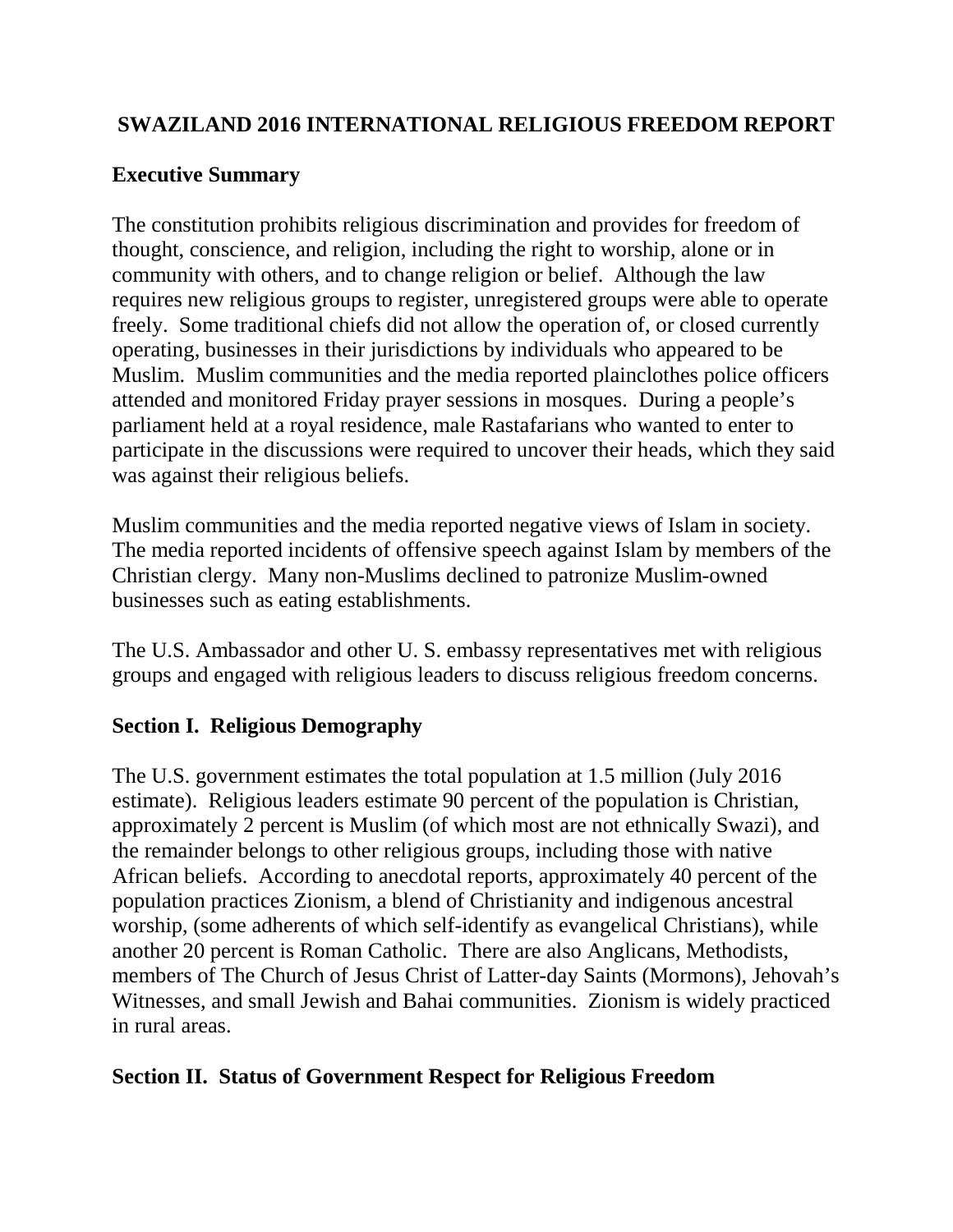### **SWAZILAND** 2

#### **Legal Framework**

The constitution prohibits religious discrimination and provides for freedom of thought, conscience, and religion, including the right to worship, alone or in community with others, and to change religion or belief. These rights may be limited by laws that are "reasonably required" in the interest of defense, or public safety, order, morality, or health, or protecting the rights of others.

The constitution affords unwritten traditional laws and customs, which are interpreted by traditional courts, equal status with codified laws, and prohibits the parliament and national courts from changing or regulating them.

The law requires religious groups to register with the government. In order to register, Christian groups must apply through one of the country's three umbrella religious bodies (the League of Churches, Swaziland Conference of Churches, or Council of Swaziland Churches) for a recommendation, which is routinely granted, according to church leaders. The application process requires the group to provide its constitution, membership, and the physical location of the organization, along with the umbrella body's recommendation, to the Ministry of Justice and Constitutional Affairs, which registers the organization. For indigenous religious groups and non-Christian religious organizations, authorities consider proof of a religious leader, a congregation, and a place of worship as sufficient grounds to grant registration. Registered religious groups are exempt from taxation, but contributions to these groups are not tax deductible.

Religious groups are required to obtain government permission for the construction of new religious buildings in urban areas, and must obtain the appropriate chief's and the chief's advisory council's permission for new buildings in rural areas. In some rural communities, designated special committees allocate land to religious groups.

Religious instruction is mandatory in primary school and is incorporated into the daily morning assembly. Religion is an elective subject in secondary school. Although schools teach religion predominantly from a Christian perspective, the Ministry of Education includes a component on other religious groups in the curriculum. The constitution provides religious groups the right to establish and operate private schools and to provide religious instruction for their students without interference from government.

The country is a party to the International Covenant on Civil and Political Rights.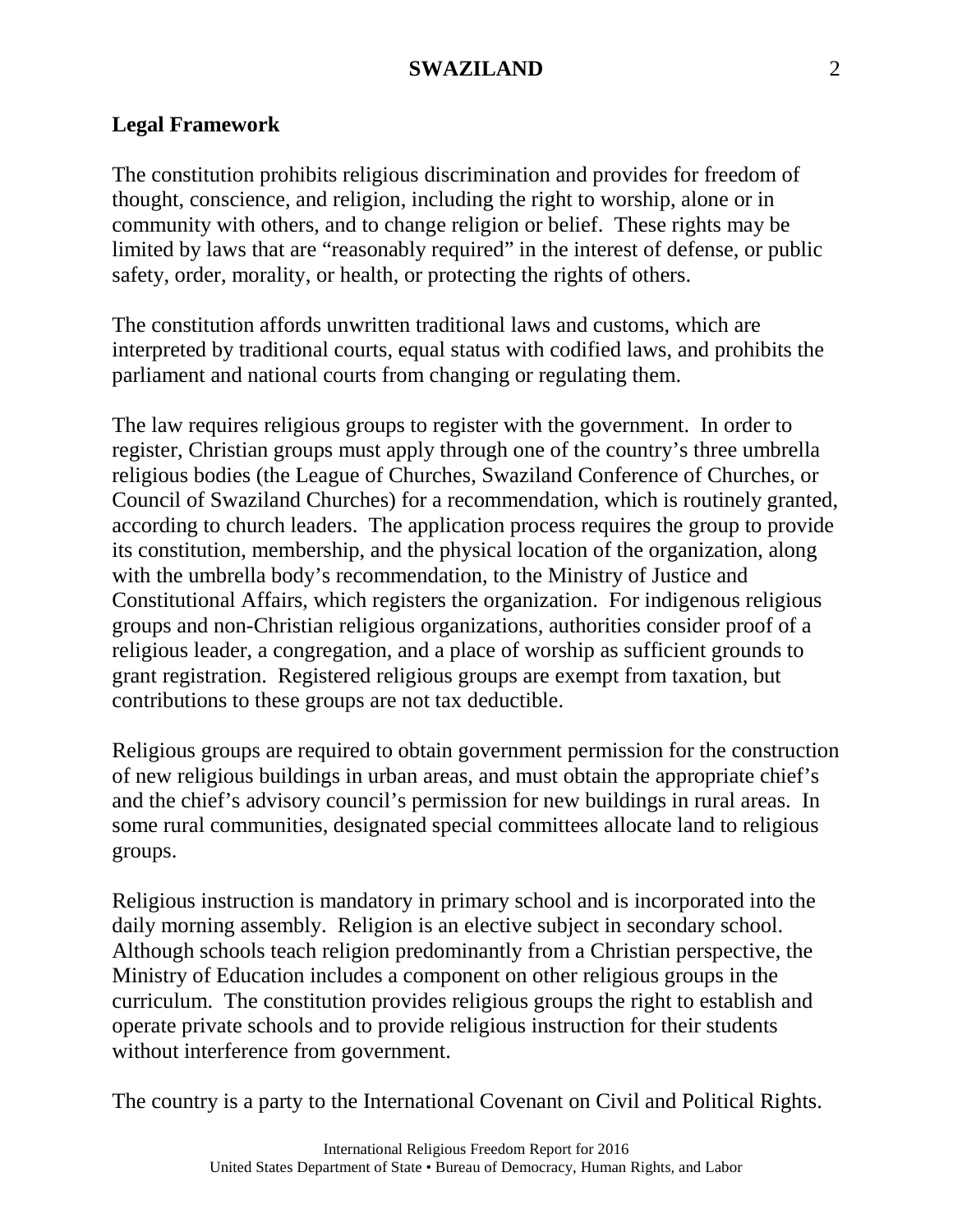### **Government Practices**

Muslim communities and the media reported plainclothes police officers attended and monitored Friday prayer sessions in mosques.

During a people's parliament held at a royal residence, male Rastafarians who wanted to participate in the discussions and make submissions on issues of national interest were required to uncover their heads in order to enter the residence, which they stated was against their religious beliefs.

In August the *Times of Swaziland* reported that a presiding judicial officer ordered a defendant to remove a pin from his jacket symbolizing his affiliation with the Zion Christian Church. After the defendant removed the pin, the officer allowed him to take the witness stand and proceeded with the trial.

Religious leaders said the government protected the right of Muslim workers to close businesses in order to attend Friday afternoon prayer sessions at mosques despite the government mandated business operating hours. Businesses owned by members of the Bahai community were allowed to close shops in observance of Bahai religious holidays. Public schools, however, did not allow Muslim pupils early departure to attend Friday prayers.

According to local religious leaders, unwritten traditional laws and customs allowed approximately 360 chiefs and their councilors to restrict some rights of minority religious groups within their jurisdictions if the chiefs determined the groups' practices conflicted with tradition and culture. Some chiefs continued to state they would not allow the operation of businesses in their jurisdictions by individuals who appeared to be associated with Islam.

According to religious leaders and civil society organizations, only Christian religious youth clubs were permitted to operate in public schools by the schools' administration. Other non-Christian religious clubs were prohibited from meeting in the schools. The voluntary Christian clubs conducted daily prayer services in many public schools. The schools' administration permitted the Christian clubs to raise funds and at times the clubs received funding from the school or from the general public.

Non-Christian groups reported the government provided some preferential benefits to Christians, such as free transportation to religious activities for Zionists and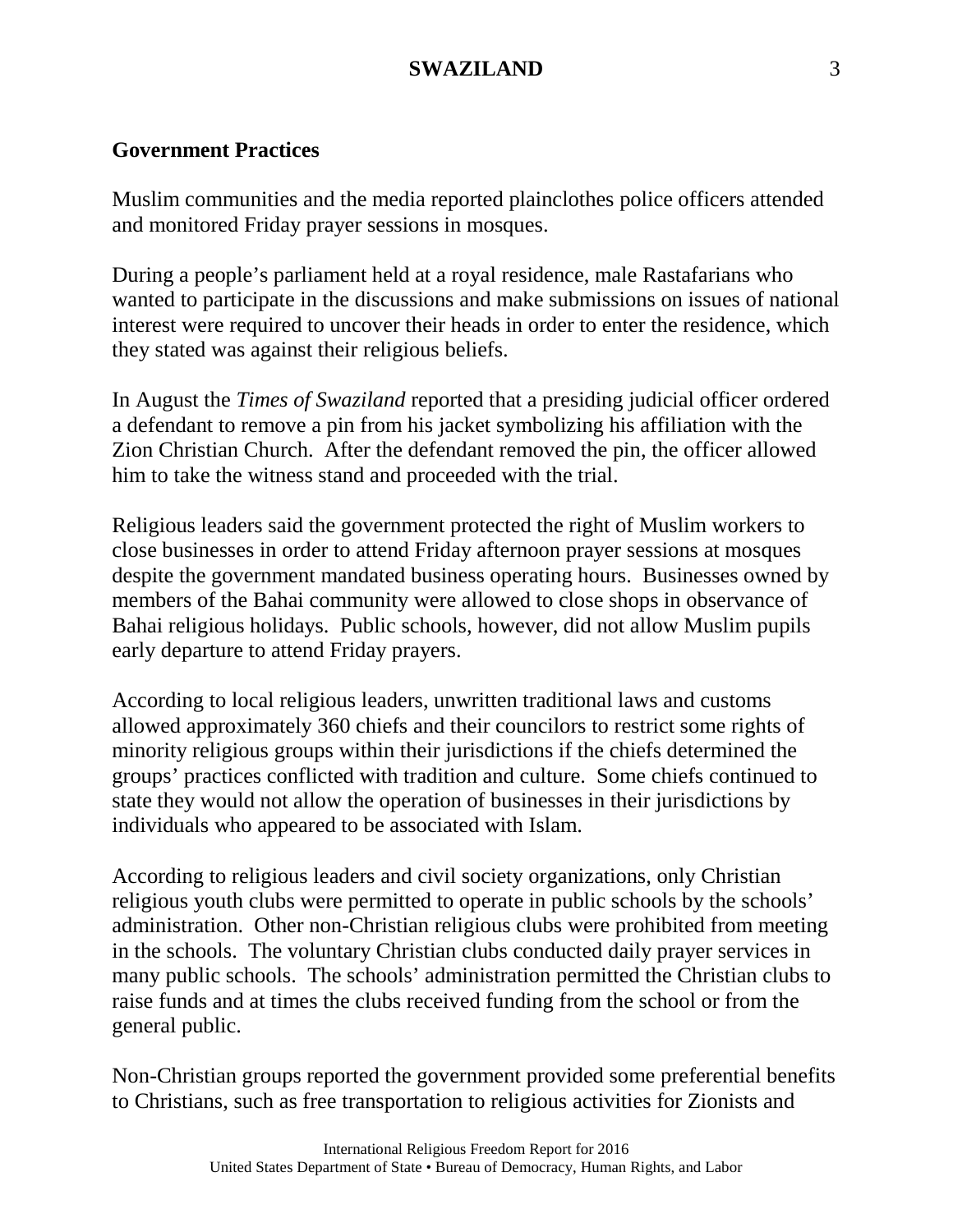#### **SWAZILAND** 4

airtime on state television and radio for Christians, which the government did not make available to them. Government-owned television and radio stations broadcast daily morning and evening Christian programming. The government provided each of the three Christian umbrella religious bodies with free airtime to broadcast daily religious services on the state-run radio station. Non-Christian religious groups stated they did not receive airtime despite their repeated calls for inclusion in state-run television and radio programs.

The monarchy, and by extension the government, aligned itself with Christian faith-based groups and also supported many Christian activities. The king, the queen mother, and other members of the royal family commonly attended Zionist programs, including Good Friday and Easter weekend services, where the host church usually invited the king to preach. Official government programs generally opened with a Christian prayer and several government ministers held Christian prayer vigils, which civil servants were expected to attend, to address social issues such as crime and increases in traffic accidents.

In April the government indicated its intent to regulate the operation of religious groups following a 2014 parliamentary call for a national policy to control the rapidly growing number of religious groups in the country.

## **Section III. Status of Societal Respect for Religious Freedom**

Religious leaders and the media reported instances when members of the larger Christian groups discriminated against non-Christians, particularly in rural areas. Some Christians reportedly declined to patronize Muslim-owned businesses such as eating establishments. According to media reports, during the celebration of Eid al-Adha, members of the Muslim community extended an open invitation to join them and receive free meat as part of the festival, but many Christian leaders called upon their members to avoid the festival and the offered meat.

Muslim communities and the media reported negative views of Islam in society. Some individuals associated Islam with terrorist organizations such as ISIS (also known as the Islamic State of Iraq and the Levant) or Boko Haram and therefore any activity conducted by Muslims was viewed with suspicion and disdain. The media reported incidents of offensive speech against Islam by members of the Christian clergy.

Prominent religious leaders from across the country met in May for the second annual meeting of the World Alliance of Religions' Peace Office. The assembly